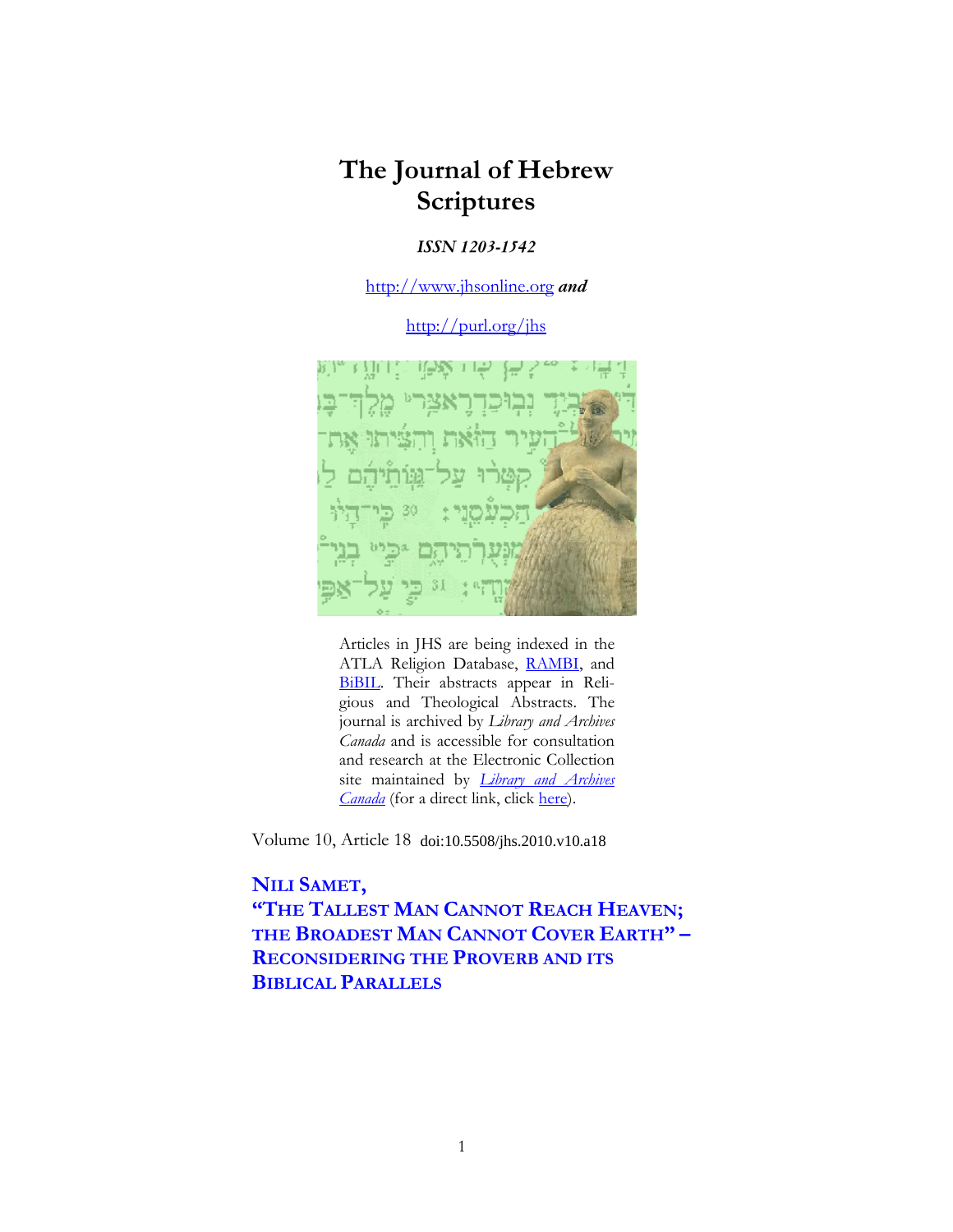# **"THE TALLEST MAN CANNOT REACH HEAVEN; THE BROADEST MAN CANNOT COVER EARTH." RECONSIDERING THE PROVERB AND ITS BIBLICAL PARALLELS**

# NILI SAMET

## PHILADELPHIA, USA

## **INTRODUCTION**

Ancient Near Eastern thought, like many ancient and modern philosophies, was concerned with the problem of the limits of human ability. This issue, treated in numerous texts and expressed in varied literary forms, finds a most intriguing expression in a short proverb, "The tallest man cannot reach heaven; the broadest man cannot cover earth."

Various versions of this proverb, widespread in ancient Near Eastern texts, have been collected by scholars over the last fifty years.

## **HISTORY OF RESEARCH**

 $\overline{a}$ 

The first scholar to recognize this proverb was Wilfred George Lambert, who pointed to its occurrence in the so called "Dialogue of Pessimism.["1](#page-1-0) Lambert identified two Sumerian parallels, noting additionally that the proverb is based upon a broader Mesopotamian conception, according to which greatness is expressed in terms of filling the whole cosmos, from underworld to heaven. The first reference to a biblical parallel appears in a short remark by Gerhard von Rad in his 1966 commentary on Deut 30:11–14.[2](#page-1-1) In 1968, Jean Nougayrol commented on another biblical example in Job 11:8.[3](#page-1-2) An additional Sumerian parallel was identified by William Hallo in his 1990 paper about proverbs quoted in epic.<sup>[4](#page-1-3)</sup> A signifi-

<span id="page-1-0"></span><sup>\*</sup>I would like to express my gratitude to Prof. Edward L. Greenstein, who kindly read a draft of this paper and offered invaluable comments. 1 W.G. Lambert, *Babylonian Wisdom Literature* (Oxford: Clarendon,

<sup>1960), 327.</sup>

<span id="page-1-1"></span><sup>&</sup>lt;sup>2</sup> G. von Rad, *Deuteronomy: A Commentary* (OTL; trans. D. Barton; London: SCM, 1966), 184.

<span id="page-1-2"></span><sup>3</sup> J. Nougayrol, "Textes suméro-accadiens des archives et bibliothèques privées d'Ugarit," *Ugaritica* 5 (1968), 295. 4 W.W. Hallo, "Proverbs Qouted in Epic," T. Abusch et al. (eds), *Lin-*

<span id="page-1-3"></span>*gering over Words: Studies in Ancient Near Eastern Literature in Honor of William L. Moran* (Atlanta: Scholars, 1990), 216. See also Hallo's earlier note in his article "New Viewpoints on Cuneiform Literature," *IEJ* 12 (1962), 20,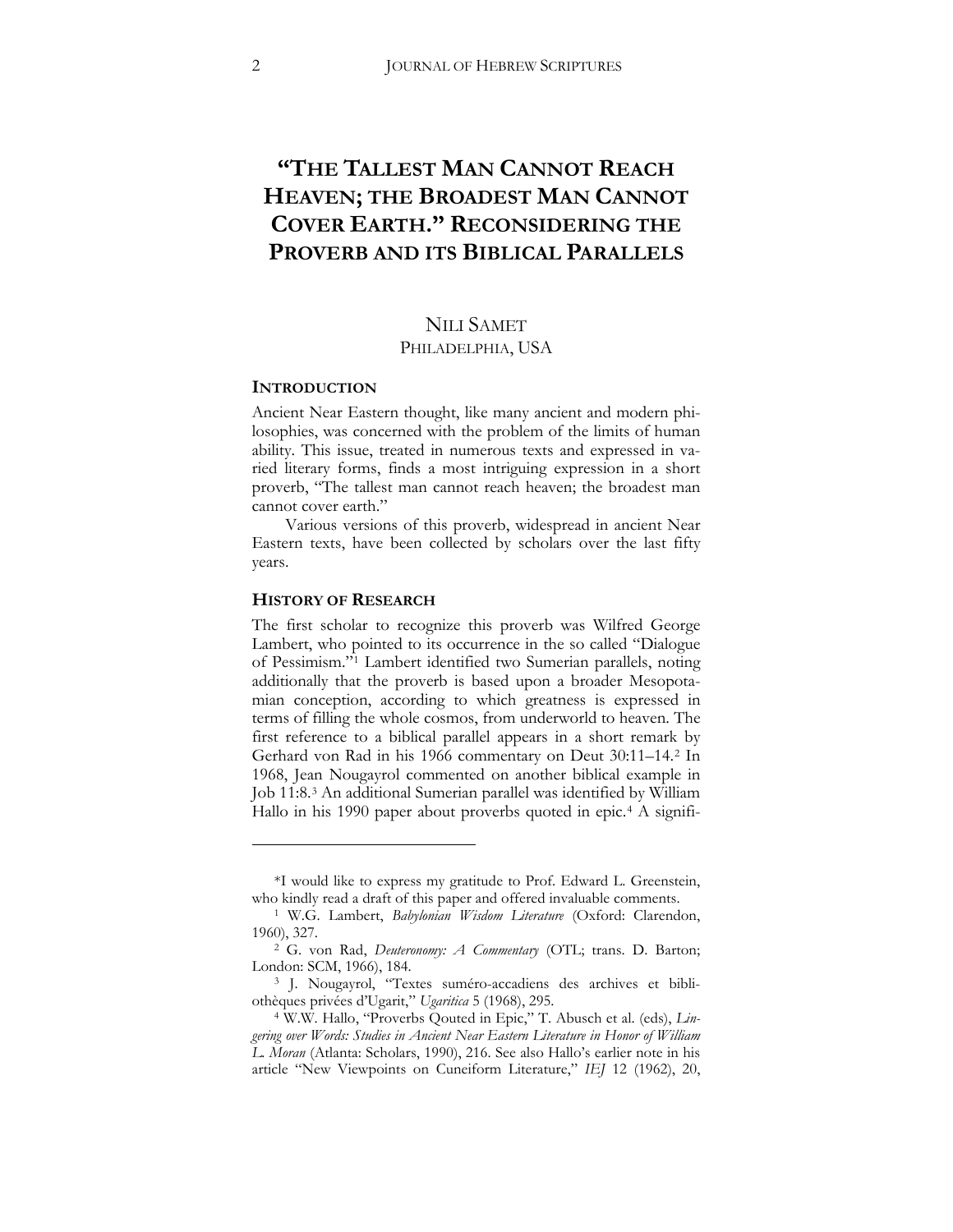cant step forward was achieved in a 1994 article by Frederick Greenspahn, who collected numerous instances of the proverb in ancient Near Eastern literature and in the Bible, and discussed its implications for the understanding of the Tower of Babel story.[5](#page-2-0) Another review of the occurrences of this proverb was suggested in 1997 by Raymond van-Leeuwen, who connected it to the proverb "who has ascended the heaven and descended?" (Prov 30:4).<sup>[6](#page-2-1)</sup> Van Leeuwen discussed the broader background for the proverb, distinguishing three different topoi associated with it: the topos of cosmic stature spanning heaven and earth; the topos of inaccessible divine knowledge; and the topos of the ability to ascend and descend between heaven and earth. Recently, Edward Greenstein discussed the proverb in regard to the wisdom poem in Job 28.[7](#page-2-2) Greenstein speaks of two models of wisdom underlying the proverb: the heavenly model, according to which wisdom is located up in heaven, and the model of depth, which assumes that it is to be found under the earth; in most cases, the two models are combined together. The present paper seeks to re-examine the different manifestations of the proverb, and to trace the development of the topoi reflected in it, focusing especially on their adaptation in the Bible. This examination will take into account the previously identified occurrences, along with some new instances.

#### **SUMERIAN EXAMPLES**

The most ancient versions of the proverb are found in Sumerian literature.[8](#page-2-3) In the Sumerian myth Gilgamesh and Huwawa, the protagonist, Gilgamesh, uses the proverb to describe the frustrating mortality of human beings, including himself, motivating him to set off to the remote mountains to achieve eternal fame:

lu2 sukud-ra2 an-še3 nu-mu-un-da-la2/ lu2 daĝal-la kur-ra la-baan-šu<sub>2</sub>-šu<sub>2</sub>/ murgu ĝuruš-e til<sub>3</sub>-la saĝ til<sub>3</sub>-le-bi-še<sub>3</sub> la-ba-ra-an-e<sub>3</sub> $a/$  kur-ra ga-an-kur $_9$  mu-ĝu<sub>10</sub> ga-am<sub>3</sub>-ĝar, "Even the tallest one cannot reach heaven; even the widest one cannot cover the

<u>.</u>

<span id="page-2-0"></span>

note 33. 5 F.E. Greenspahn, "A Mesopotamian Verb and its Biblical Reverberations," *JAOS* 114 (1994), 33–38.

<span id="page-2-1"></span><sup>&</sup>lt;sup>6</sup> R.C. Van Leeuwen, "The Background of Proverbs 30:4aa," M. L. Barré (ed.), *Wisdom, You Are My Sister: Studies in Honor of Ronald E. Murphy* (CBQMS, 29; Washingtom DC: Catholic Biblical Association of America, 1997), 102–133.

<span id="page-2-2"></span><sup>7</sup> E.L. Greenstein, "The Poem on Wisdom in Job 28 in Its Conceptual and Literary Contexts," E. van Wolde (ed.), *Job 28: Cognition in Context. Biblical Interpretation* (Leiden: Boston, MA: Brill, 2003), 253–280.

<span id="page-2-3"></span><sup>8</sup> Unless otherwise stated, Sumerian literary works are referred to according to their titles and line numbers in ETCSL. (J. A. BLACK et al, *The Electronic Text Corpus of Sumerian Literature*. n.p. [cited 24 September 2009]. Online: http://etcsl.orinst.ox.ac.uk/).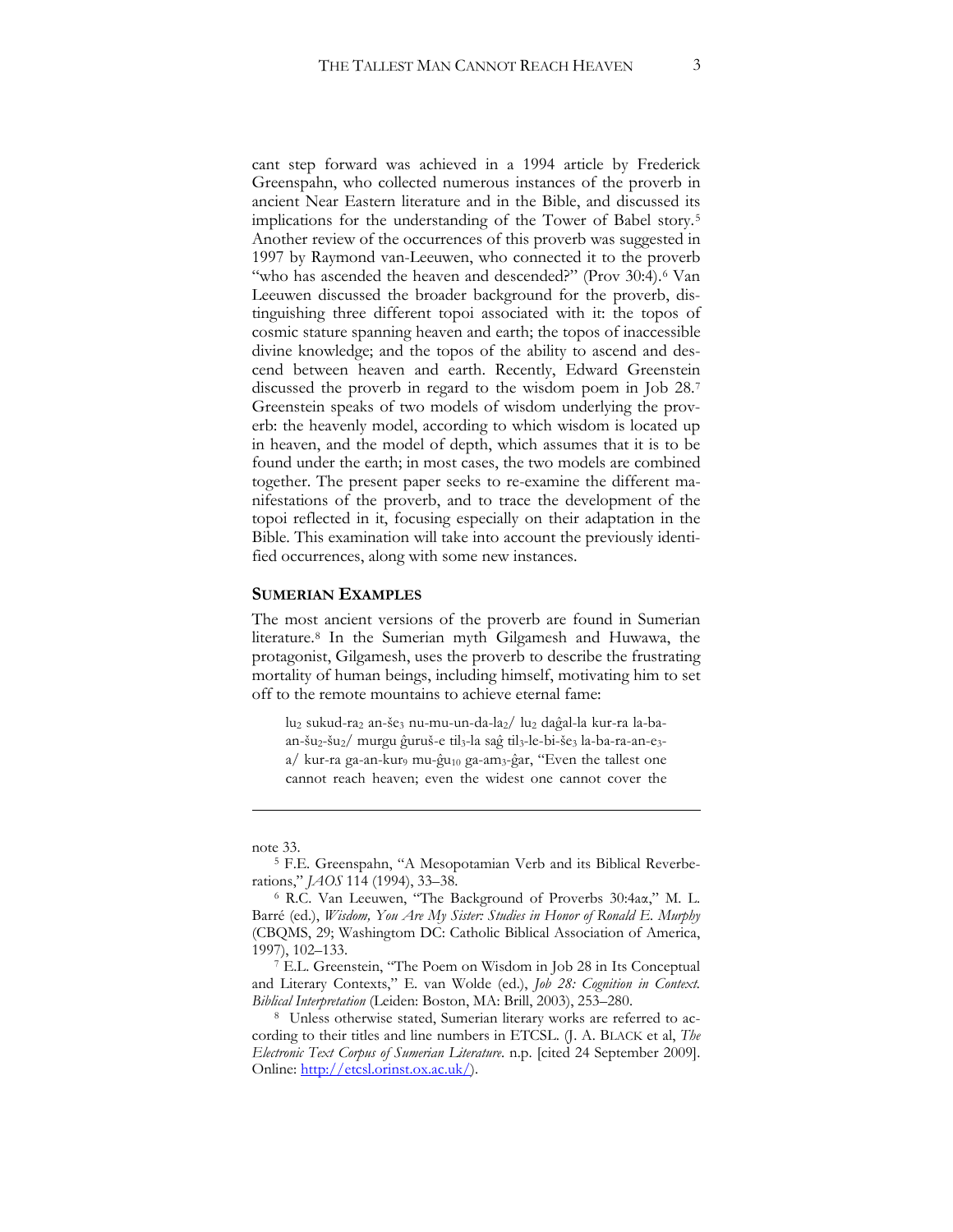underworld.[9](#page-3-0) Since a man cannot pass beyond the final end of life, I shall set off into the mountain land, I shall establish my renown there" (Gilgameš and Huwawa, Version A, ll. 28–31).[10](#page-3-1)

A different version of the proverb is found in two Sumerian proverb collections:

rsukudī-de3 an-na šu nu-um-[da-la2]/ rdaĝalī e ki-a nu-umma-an-il2-il2/ Ɉkalagɉ-ga ki-nu2 ni2 nu-mu-un-gid2-de3/ [za] ren-me-en ud-gin<sub>7</sub> dug<sub>4</sub>-dug<sub>4</sub>-ga/ rpiriĝn-gin<sub>7</sub> ne he<sub>2</sub>-gub, "Even the tallest one cannot str[etch] his hand unto heaven. Even the broadest one cannot lift (oneself) on earth.[11](#page-3-2) The strongest one cannot even stretch himself fully over his bed. But [you], who roar like a storm – may you establish yourself like a lion" (Sumerian Proverbs, Collection 17, segment B, ll. 4–8).

A very similar version appears in another proverb collection:

sukud-ra<sub>2</sub> an-na šu nu-um-la<sub>2</sub>/ daĝal-e ki-in-du rla<sup>2</sup>1-[ba]-an- $\frac{\xi u_2 - \xi u_2}{\xi u_2 - \xi u_2}$  [kalag]- rga $\frac{\xi u_2 - \xi u_2}{\xi u_2 - \xi u_2}$  [za-e]me-en [ud]- rgin71 dug<sub>4</sub>-dug<sub>4</sub>-ga rpiriĝ1-gin7 ni<sub>2</sub> he<sub>2</sub>-gub, "Even the tallest one cannot stretch his hand unto heaven. Even the broadest one cannot cover the whole earth. The strongest one cannot even stretch himself fully over his bed. But [you] who roar like a [storm] – may you establish yourself like a lion" (Sumerian Proverbs, Collection 22, ll. 203–206).

Due to the absence of context, the identity of the addressee of the final sentence "But [you] who roar like a storm – may you establish

<span id="page-3-0"></span><sup>9</sup> While the Sumerian term kur could also mean "mountains," I opted for "underworld," which seems to fit the context better. Cf. the Akkadian parallel *anzanunzê*, appearing in one of the Akkadian versions of the proverb (see the example from *Ludlul bēl nēmeqi* below). Note that D. Edzard translated here "die ganze Erde;" but in such case one would expect kurkur rather than kur (see D.O. Edzard, "Gilgameš and Huwawa A. I. Teil," *ZA* 80 [1990], 184, l. 29).

<span id="page-3-1"></span><sup>&</sup>lt;sup>10</sup> It is noteworthy that the proverb echoes also in the Old Babylonian version of the Gilgamesh epic, where Gilgamesh explains his aspiration to fight Humbaba in the following words: "who is there, my friend, that can climb to the heaven? Only the gods have [dwelled] forever with the sun. As for man, his days are numbered. Whatever he might do, it is but wind" (see A.R. George, *The Babylonian Gilgamesh Epic* [Oxford: University Press, 2003], 200, ll. 140–143). While this version does not preserve the proverb in its full form, it still refers to the inability of human beings to reach heaven as an illustration of their mortality. On the motif of human ascent to heaven in general see further Van Leeuwen, "Background," 111–121.

<span id="page-3-2"></span> $11$  The use of the Sumerian verb il<sub>2</sub> regarding the horizontal dimension is somewhat problematic. ETCSL suggests the emendation  $\leq$ igi> nu-umma-an-il2-il2, "No one is broad enough to lift his gaze over the whole earth."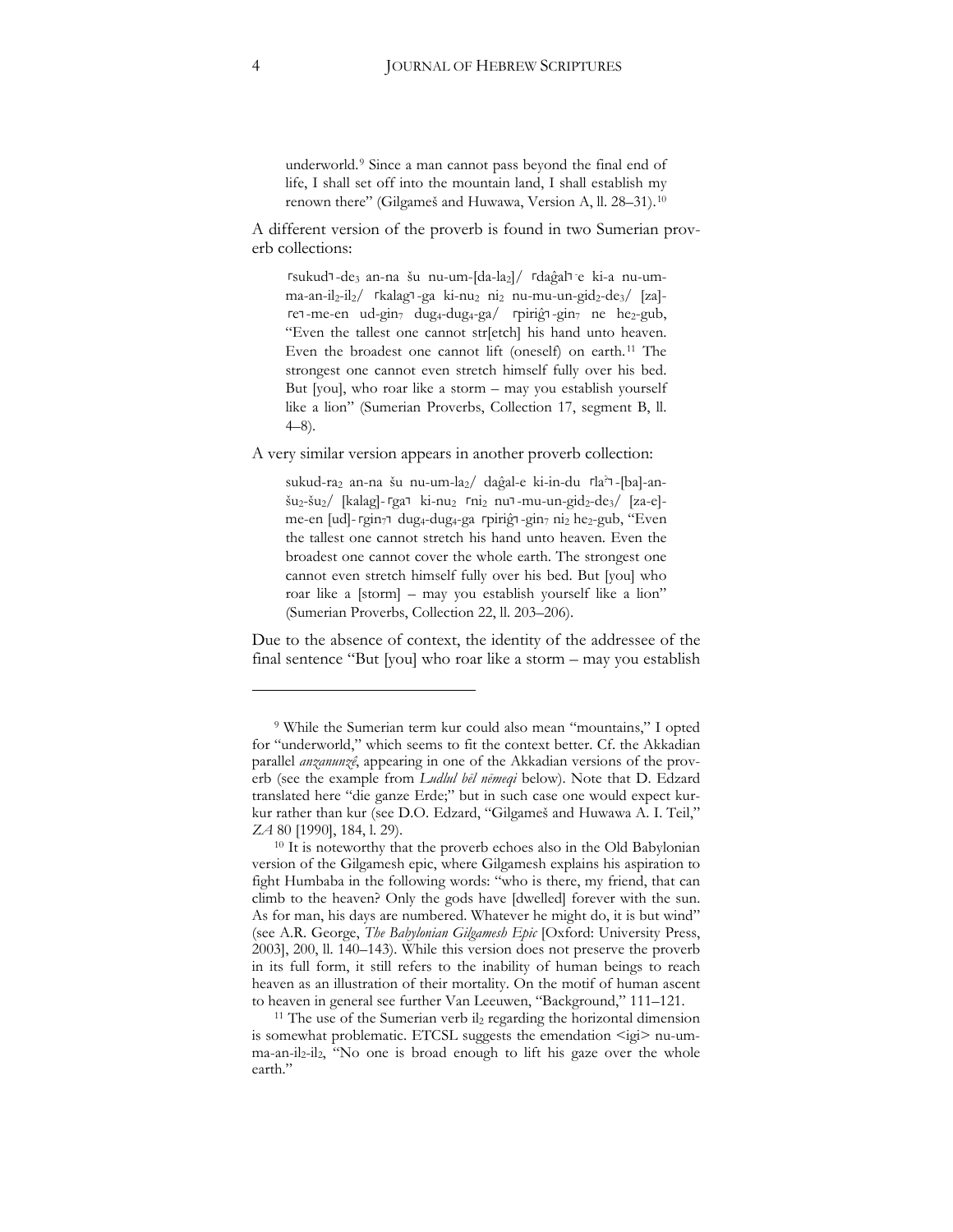yourself like a lion" is unknown,<sup>[12](#page-4-0)</sup> yet it is likely to refer to a divine being of some kind, stressing the contrast between limited humans and the mighty ones, whomever they might be, who have divine powers.

In these occurrences of the proverb in the Sumerian literature, it conveys the general idea of the supremacy of gods versus the inferiority of mortals, manifesting itself in the mortality of human beings and in their limited physical size.

The proverb occurs also in two Sumerian compositions, both of which elaborate on the idea that 'all is vanity': one known by the name Niĝ2-nam nu-kal, "nothing is of value," and the other is usually referred to as the Ballade of Early Rulers:

sukud-da an-na-še3 nu-mu-un-da-la2/ 「lu2」 daĝal-la kur-ra laba-šu<sub>2</sub>-šu<sub>2</sub>/ kalag-ga ki-a ni<sub>2</sub> nu-mu-un-gid<sub>2</sub>-de<sub>3</sub>, "Even the tallest one cannot reach heaven; even the widest one cannot cover the underworld; Even the strongest one cannot stretch him-self over the earth" (Niĝ<sub>2</sub>-nam nu-kal version A. ll. 5–7).<sup>[13](#page-4-1)</sup>

an su<sub>3</sub>-ud-da-gin<sub>7</sub> šu-ĝu<sub>10</sub> sa<sub>2</sub> bi<sub>2</sub>-in-dug<sub>4</sub>-ga/ ki buru<sub>3</sub>-da-gin<sub>7</sub> na-me nu-mu-un-zu-a/ nam-ti-la du<sub>3</sub>-a-bi x igi-niĝin<sub>2</sub>-na-kam, "Like the remote heavens, has my hand ever reached them? Like the deep underworld,<sup>[14](#page-4-2)</sup> no one knows them  $-$  All life is vanity" (The Ballade of Early Rulers, standard Sumerian ver-sion, ll. 16–18).<sup>[15](#page-4-3)</sup>

The general message of the Sumerian essay Niĝ2-nan nu-kal, as reflected in its name, is that life is meaningless. A similar view is suggested by the Ballade of Early Rulers, which mentions ancient heroes and rulers who all perished in spite of their greatness. Subsequently, both compositions present the notion of *carpe diem*. Thus, the proverb expresses yet again the idea of the inferiority, and even the insignificance, of human achievements. However, the context might also point to a slightly different message, namely, the idea that humans cannot understand the meaning of life.

If this connotation can be found in these two Sumerian compositions, then they function as predecessors of later wisdom texts,

<span id="page-4-0"></span><sup>&</sup>lt;sup>12</sup> Note that in the current state of preservation of the proverb, it is not even certain that the last sentence is to be interpreted as speaking in the second person.

<span id="page-4-1"></span><sup>13</sup> See: B. Alster, *Wisdom of Ancient Sumer* (Bethesda, Md.: CDL, 2005), 270.<br><sup>14</sup> Due to the use of the Sumerian adjective buru<sub>3</sub>, "deep," I translated

<span id="page-4-2"></span>the term ki as "underworld," as opposed to the previous examples, in which I opted for the more common meaning "earth." For the similar problem regarding the Akkadian term *ersetu* cf. discussion below.

<span id="page-4-3"></span><sup>&</sup>lt;sup>15</sup> See Alster, *Wisdom*, 303; cf. also the Akkadian version of the same poem: kīma šamî nīquma qāti mamma ikašša [d]/ kīma šupul erseti  $mimma$  *lā idû/ balāța kalāšu* (see ibid).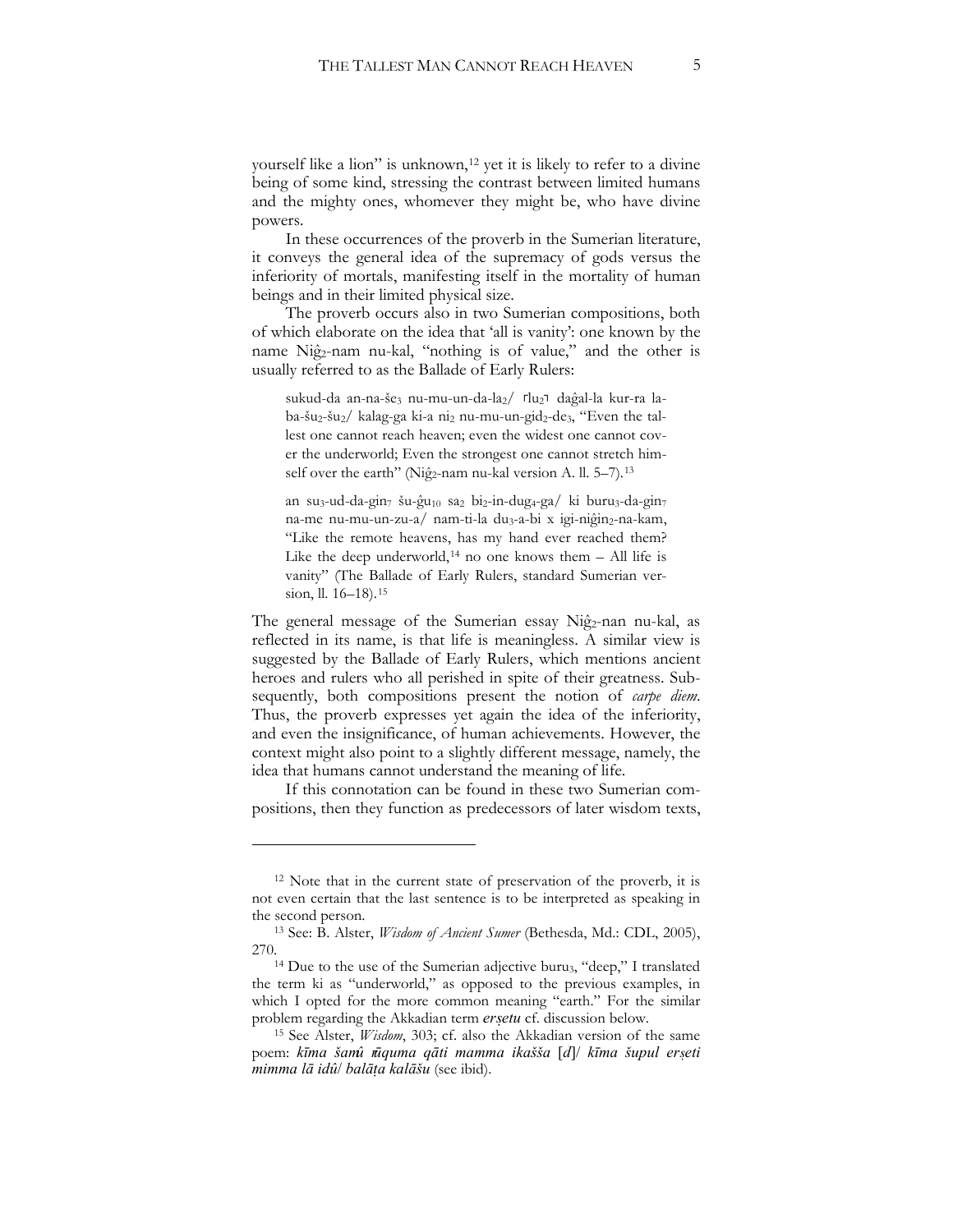which explicitly ascribe such a new meaning to the proverb under discussion. In the classic wisdom literature written in Akkadian, the proverb is utilized to express not only the general distinction between human and divine, but more specifically, the notion of the remoteness of divine *wisdom*, the key for understanding the secrets of the universe, from humankind. In other words, whereas the classic Sumerian literature focused on the physical limitations of humans, the Akkadian wisdom literature, perhaps with some Sumerian predecessors, focused on their conceptual limits[16](#page-5-0).

#### **AKKADIAN EXAMPLES**

An Akkadian version of the proverb appears in the seventh-century dialogue between a master and his slave, often referred to as the "Dialogue of Pessimism." In this classic wisdom composition, the proverb appears in the concluding passage, declaring that all is vanity:

ājju arku ša ana šamê ellû/ ājju rapšu ša ersetim ugammeru, "Who is so tall as to ascend to the heavens? Who is so broad as to compass the underworld?"[17](#page-5-1) (Dialogue of Pessimism ll. 82–83).[18](#page-5-2)

Apparently, the proverb is used here ironically, probably mocking the entire concept of acquiring wisdom, or finding the meaning of life.[19](#page-5-3) Nonetheless, the sense of the proverb is still wisdomoriented, i.e., it expresses the idea of the inaccessibility of wisdom. Another Akkadian exemplar of the proverb appears in the peripheral Akkadian version of the Sumerian Ballade of Early Rulers quoted above.

The wisdom-oriented interpretation of the proverb in its Akkadian contexts is supported by additional variations on the same theme in other wisdom compositions. In the famous wisdom poem *Ludlul bel nemeqi*, the pious sufferer describes the human failure to understand the gods' concept of good and evil in the following words:

<span id="page-5-0"></span><sup>16</sup> As mentioned above, a similar distinction among three different topoi of the proverb is made by Van Leeuwen, "Background." 17 The translation "earth" (for *ersetu*) is also possible; I opted for

<span id="page-5-1"></span><sup>&</sup>quot;underworld" due to the use of the unequivocal term *anzanunzê* in the next example. Note the somewhat similar ambiguity regarding the Sumerian terms employed to designate the earth and/or the underworld (see discussion above).

<sup>18</sup> See Lambert, *Babylonian Wisdom Literature*, 148–149.

<span id="page-5-3"></span><span id="page-5-2"></span><sup>19</sup> See: E.A. Speiser, "The Case of The Obliging Servant," *JCS* 8 (1954), 98-105; N. Samet, "The Babylonian Dialogue between a Master and His Slave: a New Literary Analysis," *Shnaton: An Annual for Biblical and Near Eastern Studies* 23 (2008), 99–130.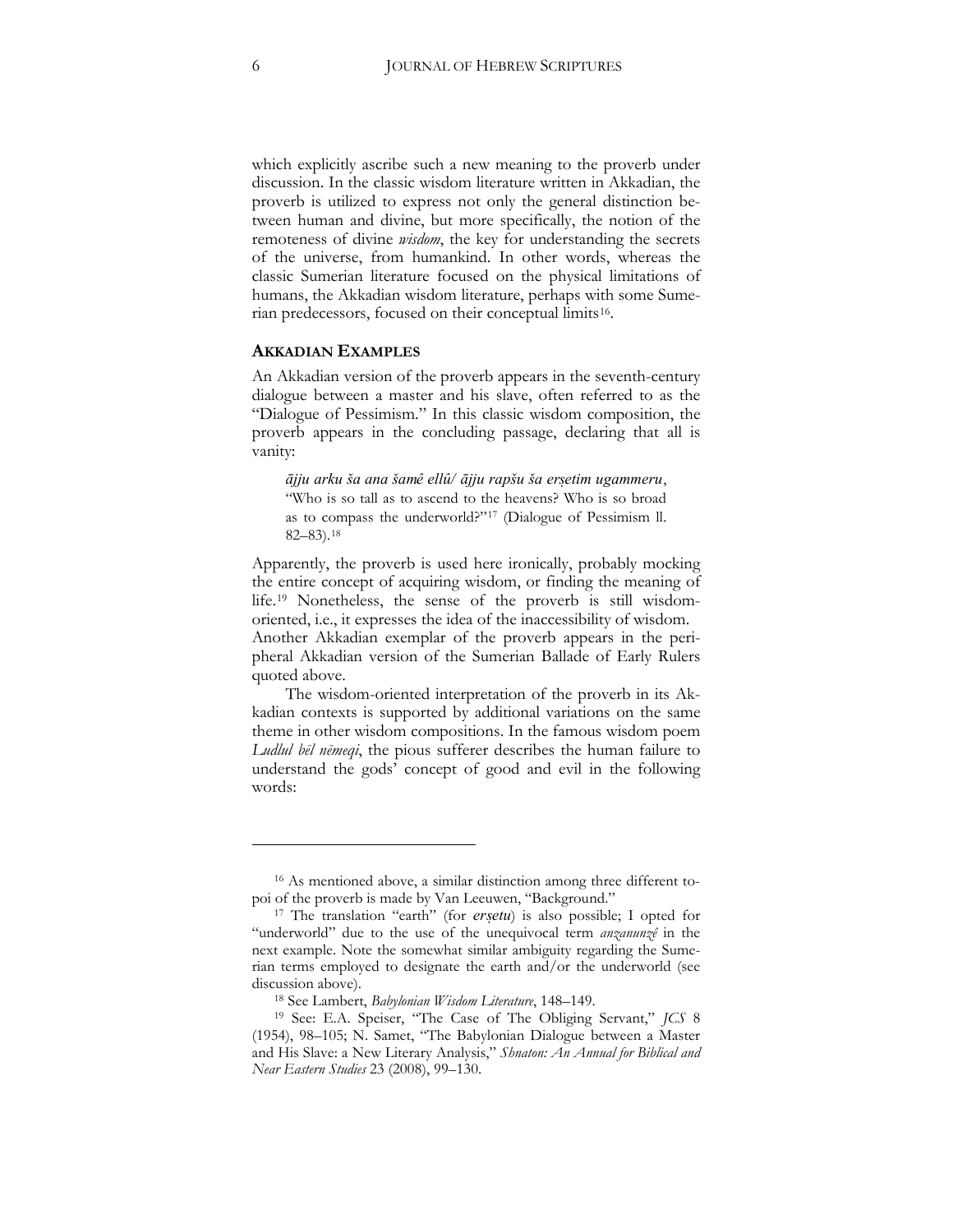*ÁMM»ˍÓPLOëTHUHE ġDPªLODPPDGPLOLN ġDDQ]DQXQ]ªLKDk& kim mannu*, "Who knows the plans of the gods in heaven? Who understands the counsel of the underworld gods?" (*Ludlul bēl nēmeqi* ll. 36–37).<sup>[20](#page-6-0)</sup>

A similar statement, referring to heaven only, is made by the fellow of another pious sufferer, in the wisdom literary work known as the Babylonian Theodicy:

*[l]ibbi ili kīma qereb šani nesīma/ lēassu šupšugatma*, "the divine [m]ind, like the centre of the heavens, is remote, knowledge of it is very difficult" (the Babylonian Theodicy ll. 256-257).<sup>[21](#page-6-1)</sup>

The last two examples demonstrate that the conception of associating human limitedness with the boundaries of the world is not restricted to a single proverbial expression. As it will be shown, this is especially true regarding the biblical exemplars, which vary in form and genre. No exact quotation of the proverb, as known from the Mesopotamian literature, is found in the Bible. Yet, the use of human inability to access the extremities of the universe as an illustration of human limitations in general occurs in several biblical passages. While the striking similarities between these biblical quotes and the Mesopotamian examples clearly point to a common origin, the short proverbial form is not preserved in the Bible. I will therefore prefer to use such inclusive terms as "topos" or "concept" in regard to the biblical parallels discussed below.

### **BIBLICAL EXAMPLES**

 $\ddot{\phantom{a}}$ 

The concept of world boundaries serving as an analogue for human limitations stands at the background of the artfully designed rhetorical passage in Deuteronomy 30:

Surely, this commandment that I am commanding you today is not too wondrous for you, nor is it too distant. It is not in heaven, that you might say, "Who will ascend to heaven for us, and get it for us so that we may hear it and observe it?" Neither is it beyond the sea, that you might say, "Who will cross to the other side of the sea for us, and get it for us so that we may hear it and observe it?" No, the word is very near to you; it is in your mouth and in your heart for you to observe." (Deut 30:11–14).

Two striking parallels occur in the book of Job. The first appears in Zophar's first speech:

<span id="page-6-1"></span><span id="page-6-0"></span><sup>&</sup>lt;sup>20</sup> See: A. Annus and A. Lenzi, *Ludlul bēl nēmeqi*, *The Stabdnard Babaylonian Poem of the Righteous Sufferer* (SAACT, VII; Winona Lake: Eisenbrauns, 2010), 20.

<sup>21</sup> See Lambert, *Babylonian Wisdom Literature*, 86–87.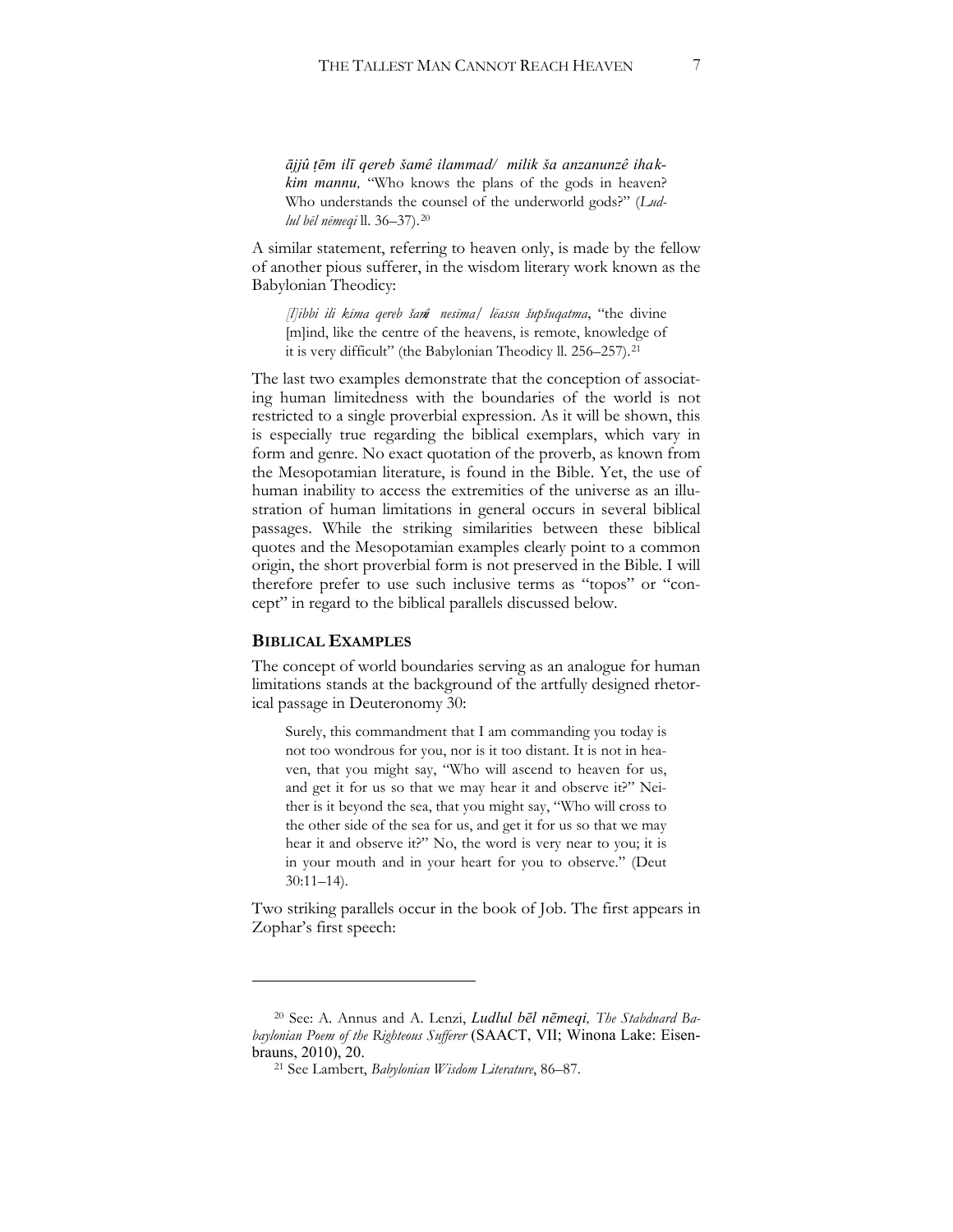Can you find out the mystery of God? Can you find out the end of Shaddai? How can you affect the highest heaven? How can you know what is deeper than Sheol? Its measure is longer than the earth, and broader than the sea. (Job 11:7–9).

A second example from the book of Job is found in the "wisdom poem" in chapter 28:

Where shall wisdom be found? And where is the place of understanding? Mortals do not know the way to it, and it is not found in the land of the living. The Deep says 'It is not in me,' and the sea says 'It is not in me'… God understands the way to it, He knows its source… and He said to Man: See! Fear of Lord is wisdom; to shun evil is understanding." (Job 28:12–28).

An additional interesting parallel appears in Ps 139:

Where can I get away from your spirit? Or where can I flee from you presence? If I ascend to heaven, you are there, and if I make my bed in Sheol – you are there too. If I take the wings of the morning and settle at the farthest limit of the sea – even there your hand shall lead me, your right hand shall hold me fast" (Ps 139:8-10).<sup>[22](#page-7-0)</sup>

The book of Amos uses the same topos for somewhat similar purposes:

If they dig into Sheol, from there shall my hand take them; if they climb up to heaven, from there I will bring them down; if they hide themselves on the top of Carmel, from there I will search out and take them; and if they hide from my sight at the bottom of the sea, from there I will command the serpent and it shall bite them. (Amos 9:2–3).

Amos's use of the world boundaries topos calls to mind a very similar extra-biblical parallel, occurring in an Amarna letter:

*ġXPPDQLWHOOHDQDġDPªġXPPDQXUUDGLQD erˋeWL X UÓġXQX ina qātēka*, "Should we go up to the heavens or should we go down to the underworld, our heads are still in your hands" (Amarna Letter 264,18–19).[23](#page-7-1)

Aside from these excerpts, the association of human limitedness with the inaccessibility of the edges of the cosmos appears also in some additional, less explicit biblical parallels. Compare the following instances: "The heavens are the heavens of the Lord, but he has

<span id="page-7-0"></span><sup>&</sup>lt;sup>22</sup> The possibility should not be excluded, that the use of the phrase "if I make my bed," being somewhat odd in this connection, is somehow indirectly connected with the image of lying on bed appearing in the some of the Sumerian versions of the proverb (see above). 23 See: W.L. Moran, *The Amarna Letters* (Baltimore, Md.: John Hopkins

<span id="page-7-1"></span>University Press, 1992), 313.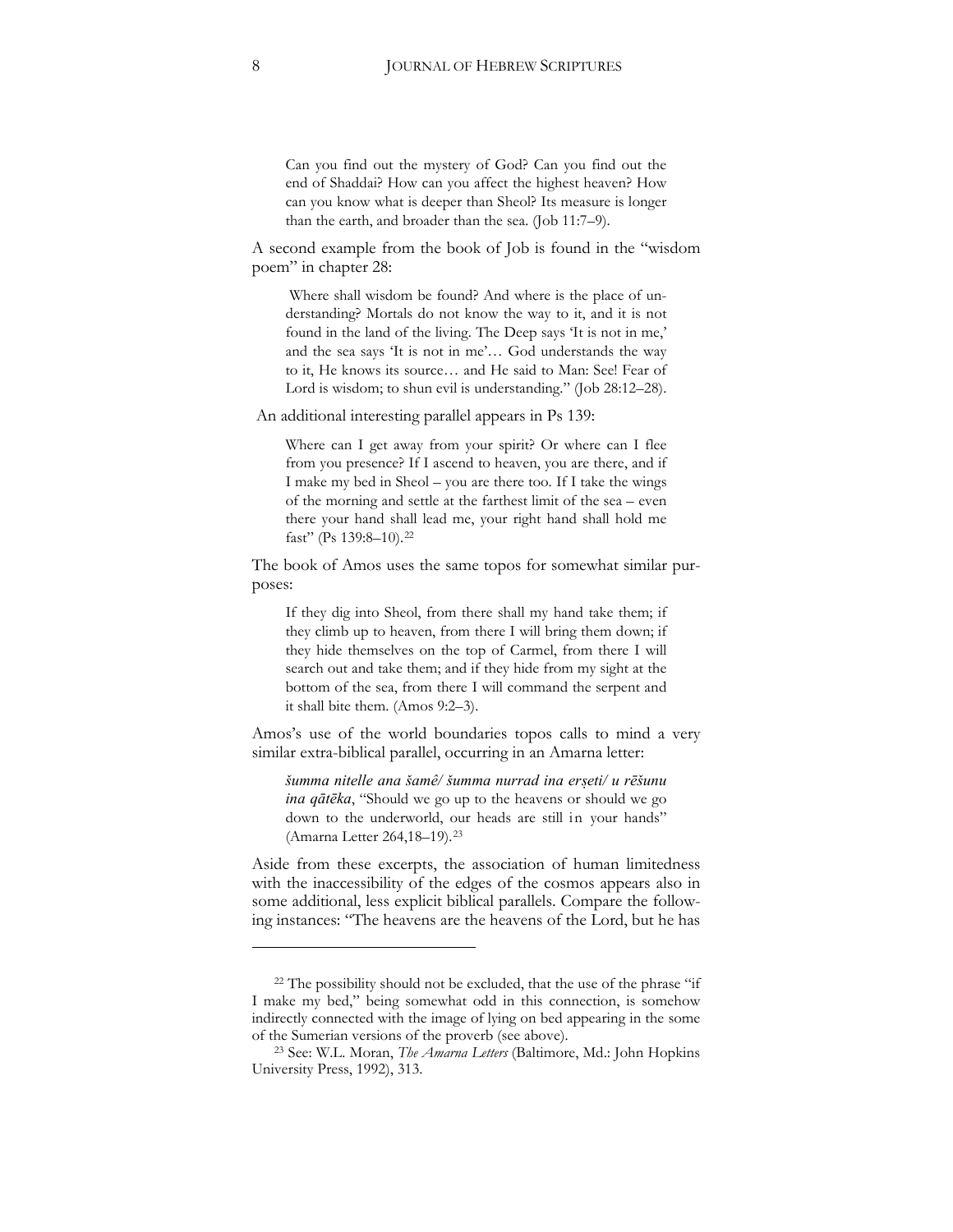given the earth to man" (Ps  $115:15-16$ ); "Who has ascended to heaven and come down?" (Prov 30:4);<sup>[24](#page-8-0)</sup> "for God is in heaven, and you upon earth" (Qoh 5:1); "If the heaven above could be measured, and the foundations of earth below examined" (Jer 31:36). Additionally, this topos seems to echo in the stories of the Tower of Babel and of Jacob's dream,[25](#page-8-1) and perhaps also in the mythical description of the fall of הֵילֵל בֵּן־שַׁחַר from heaven in Isa 14:13–14.

#### **THE ADAPTATION OF THE TOPOS IN THE BIBLE**

To be sure, these occurrences of the concept of associating world boundaries with human limitation in the Bible point yet again to its popularity in the ancient Near East in general. At the same time, however, the biblical exemplars also reveal certain special characteristics, which might shed light on some unique biblical conceptions.

First, the biblical versions of the topos under discussion have their own emphases in defining the boundaries of the cosmos. The Sumerian and Akkadian exemplars display a bipartite portrait of the world, consisting of the pairs heaven-earth or heaven-underworld. The biblical exemplars include an additional component: the sea. In some instances, the sea is added to two other components, with a resultant tripartite world-view of earth-underworld-sea (Job 28:12– 28) or heaven-underworld-sea (Ps 139:8–10). In other instances, a four-part image is presented, including heaven, underworld, earth, and sea (Job 11:7–9), or heaven, underworld, mountain and sea, (Amos 9:2–3). In one case a bipartite worldview is suggested, with the sea replacing the earth or the underworld in the heaven-sea pair (Deut 30:11–14).

This biblical addition of the sea as a further realm defining the boundaries of the world is probably due to the different geographic landscape of the land of Israel. The Mesopotamian who looked around him in search of the world's ends saw a typical landscape of heaven, earth and rivers, which he envisioned to be connected with the underworld. His Israelite counterpart saw heaven, earth, and sea.[26](#page-8-2)

It should be stressed that one is dealing here with two different landscape images, not with two different cosmological concepts. The traditional Mesopotamian cosmology, as reflected in the classical literature, does include the sea in its world portrait.[27](#page-8-3) Moreover, the idea of crossing a sea in order to gain special knowledge is not unknown to Mesopotamian mythology.[28](#page-8-4) Yet, the to-

 $\ddot{\phantom{a}}$ 

<sup>24</sup> See Van Leeuwen, "Background."

<span id="page-8-2"></span><span id="page-8-1"></span><span id="page-8-0"></span><sup>&</sup>lt;sup>25</sup> See Greenspahn, "Mesopotamian Proverb,"  $35-38$ .<br><sup>26</sup> Perhaps a similar explanation can be given for the appearance of the mountain in Amos 9:2–3. 27 See: W. Horowitz, *Mesopotamian Cosmic Geography* (Winona Lake,

<span id="page-8-4"></span><span id="page-8-3"></span>Ind.: Eisenbrauns, 1998), 332-333; 340-342.

<sup>28</sup> Cf. the journey by Gilgamesh to reveal Utnapishtim's secrets of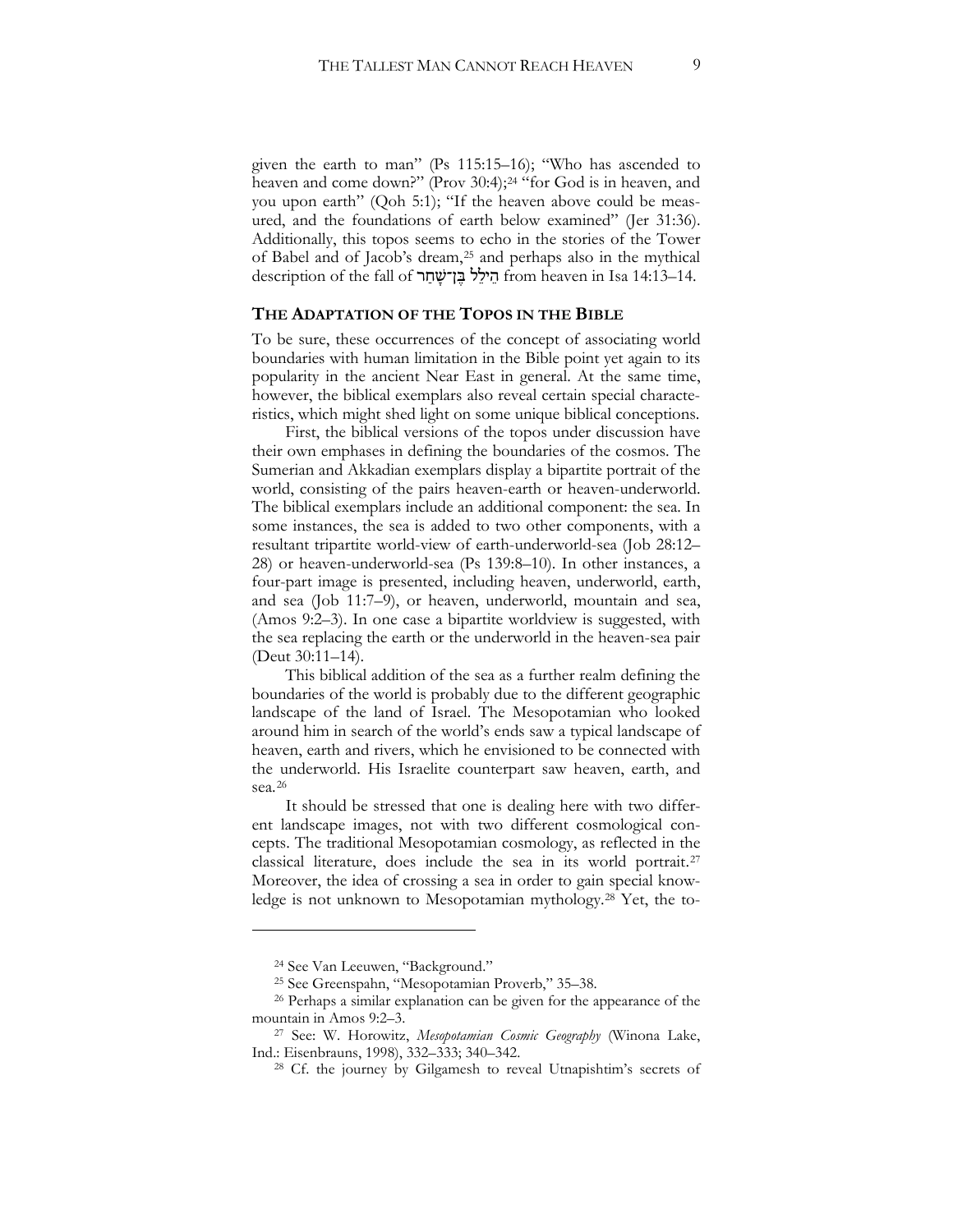pos under discussion, finding its most prominent Mesopotamian expression in a popular proverb, seems to reflect the immediate geographical experience of the ordinary person, rather than abstract cosmological or mythological ideas.

The adaptation of this topos to the Israelite environment is not restricted to the physical-geographical sphere, as shown in the following review of its different meanings in the Hebrew context.

It should first be noted, that in most cases, the biblical use of this topos is wisdom-oriented, i.e., the Bible often focuses on the question of the accessibility of *wisdom* to human beings. Thus, not surprisingly, the biblical exemplars are similar to their contemporary Akkadian instances. However, at least two examples seem to refer to the relation between human beings and God in general, not having a specific wisdom focus. I shall discuss each group of instances separately.

In Job 11, Zophar seems to utilize this topos for purposes similar to those of classic Akkadian wisdom literature. God's wisdom is declared to be higher than heaven, deeper than Sheol, longer than the earth and broader than the sea, and therefore Job cannot achieve it. Aside from the figurative use of the typically concrete components heaven, Sheol, earth and sea, Zofar does not seem to suggest any novelty; he basically agrees with the traditional view of the Mesopotamian wisdom literature, concluding that wisdom is inaccessible.

Nevertheless, in Job 28 the same topos occurs again, this time in a new framework. After the traditional description of the inaccessibility of wisdom, which is reachable only by God, the concluding verse states that actually there exists a way in which humans can have access to wisdom, if not in its transcendent manifestation, then in its moral form: "and He said to Man: See! Fear of Lord is wisdom; to shun evil is understanding." This final verse suggests a new way to deal with the problem of the inaccessibility of wisdom: replacing the philosophical quest with an ethical one[.29](#page-9-0)

Some scholars, who noticed the sudden change of concept in the last verse, and the unusual use of the divine epithet  $\mathbf{x}$ , which occurs only here in Job, suggested that it is a later addition.[30](#page-9-1) If this assumption is correct, then one witnesses here not only an Israelite new notion about acquiring wisdom, but also the very process of

-

immortality, which included crossing of the sea. See George, *Gilgamesh Epic*, 678–698.

<span id="page-9-0"></span><sup>&</sup>lt;sup>29</sup> Note that the issue of the exact nature of the wisdom described in the Wisdom Poem is disputed. Some scholars would not agree with our understanding of v. 28 as conveying the idea of making the divine wisdom accessible to human beings by changing its character. For a recent survey of the different opinions see C.A. Newsom, "Re-Considering Job," *Currents in Biblical Research* 5 (2007), 161–165.

<span id="page-9-1"></span><sup>&</sup>lt;sup>30</sup> See e.g. M.H. Pope, *Job* (3<sup>rd</sup> ed.; AB, 15; Garden City, NY: Doubleday, 1973), 206.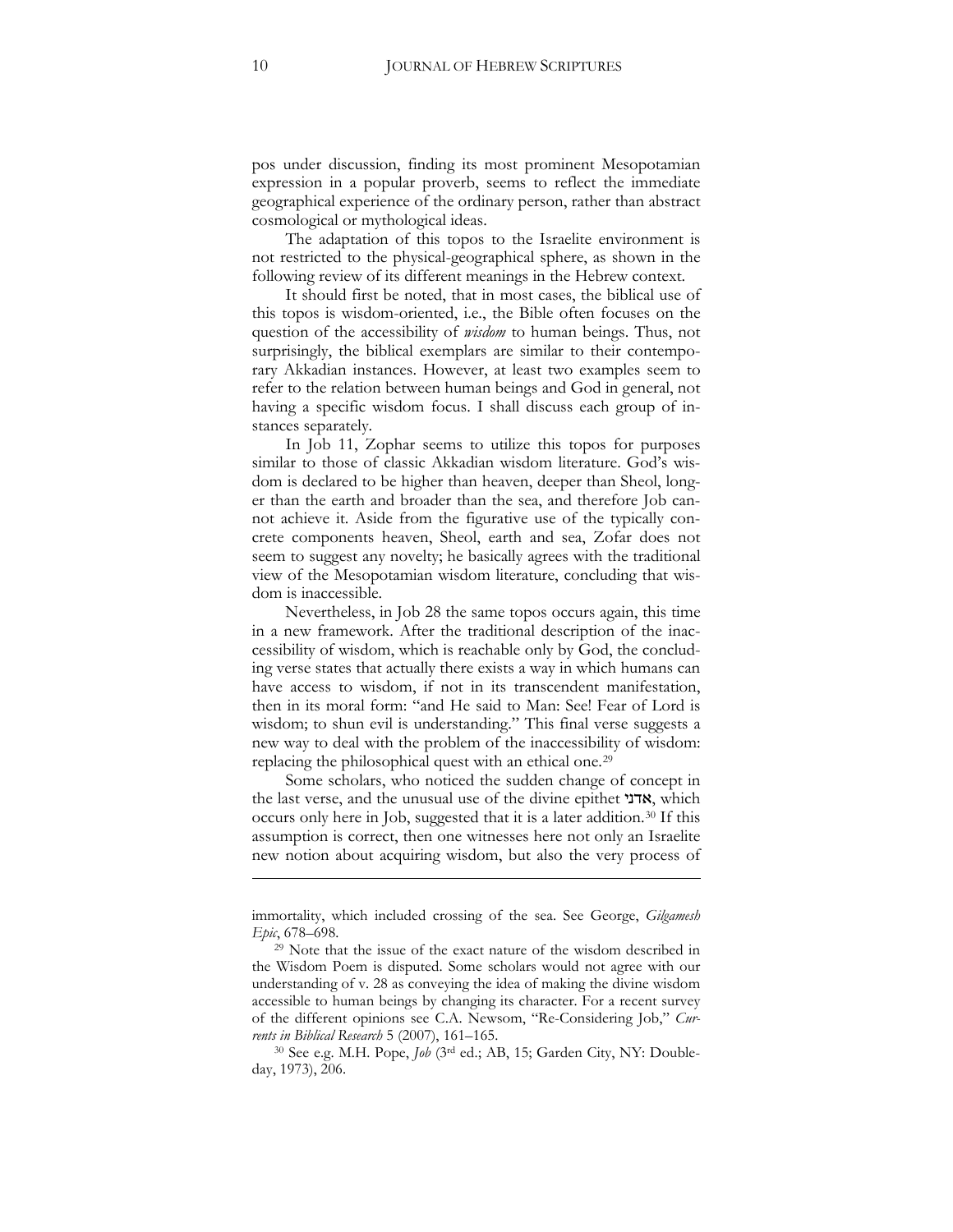adaptation that produced this final product. The apparent addition of the last verse as the climax of the wisdom poem changes the traditional meaning of the world boundaries topos, suggesting instead a new concept: to look for wisdom in the human realm rather than in the divine territory.

The same idea is expressed in Deut 30:11–14, which explicitly contrasts the classic wisdom concept regarding unapproachable wisdom with the Deuteronomistic "commandment." As opposed to wisdom, the commandment is neither too wondrous nor too distant. Here too, the solution to the problem of remote wisdom appears to replace the interest in the transcendent sphere with pious activity in the human realm. The world boundaries topos is therefore used here to elaborate on the idea previously expressed at the end of chapter 29: "the secret things belong to the Lord our God, and those things which are revealed belong to us and to our children for ever, that we may do all the words of this law."[31](#page-10-0)

As mentioned above, some of the biblical parallels do not appear in a wisdom context. These cases need to be addressed. The examples from Ps 139:8–10 and from Amos 9:2–3 both seem to express the omnipotence of God, whose hand reaches the ends of the world. These examples are most comparable to the paraphrase in the Amarna letter, which attributes similar abilities to the Pharaoh.

Nevertheless, the passage from Ps 139:8–10 seems yet again to utilize the world boundaries topos in order to express a new theological idea, different from its traditional message. The psalmist does not mention the heaven, underworld and sea in order to demonstrate the remoteness of God from human beings, but, to the contrary, in order to stress the closeness and even intimacy between the two. The statement "even there your hand shall lead me, your right hand shall hold me fast" exposes a distinctive viewpoint of the psalmist regarding the kind of relationship that exists between human beings and God.[32](#page-10-1)

Thus, whereas the some of the biblical wisdom passages reinterpret the topos under discussion, suggesting a philosophical innovation, the psalmist presents its innovation in the realm of the emotional relationship with God.

<span id="page-10-0"></span><sup>&</sup>lt;sup>31</sup> For the relationship of Deuteronomy to the wisdom literature cf. e.g. M. Weinfeld, "The Dependence of Deuteronomy upon the Wisdom Literature," M. Haran (ed.) *Yehezkel Kaufmann Jubilee Volume* (Jerusalem: Y. L. Magnes Press, 1960) 89–108; idem, *Deuteronomy and the Deuteronomic School* (Oxford: Clarendon, 1972) 244–281.

<span id="page-10-1"></span><sup>&</sup>lt;sup>32</sup> For the distinguished biblical conception concerning nearness to God as reflected in Psalms, cf. M. Greenberg, *Studies in the Bible and Jewish Thought* (Philadelphia: Jewish Publication Society, 1995) 75–108.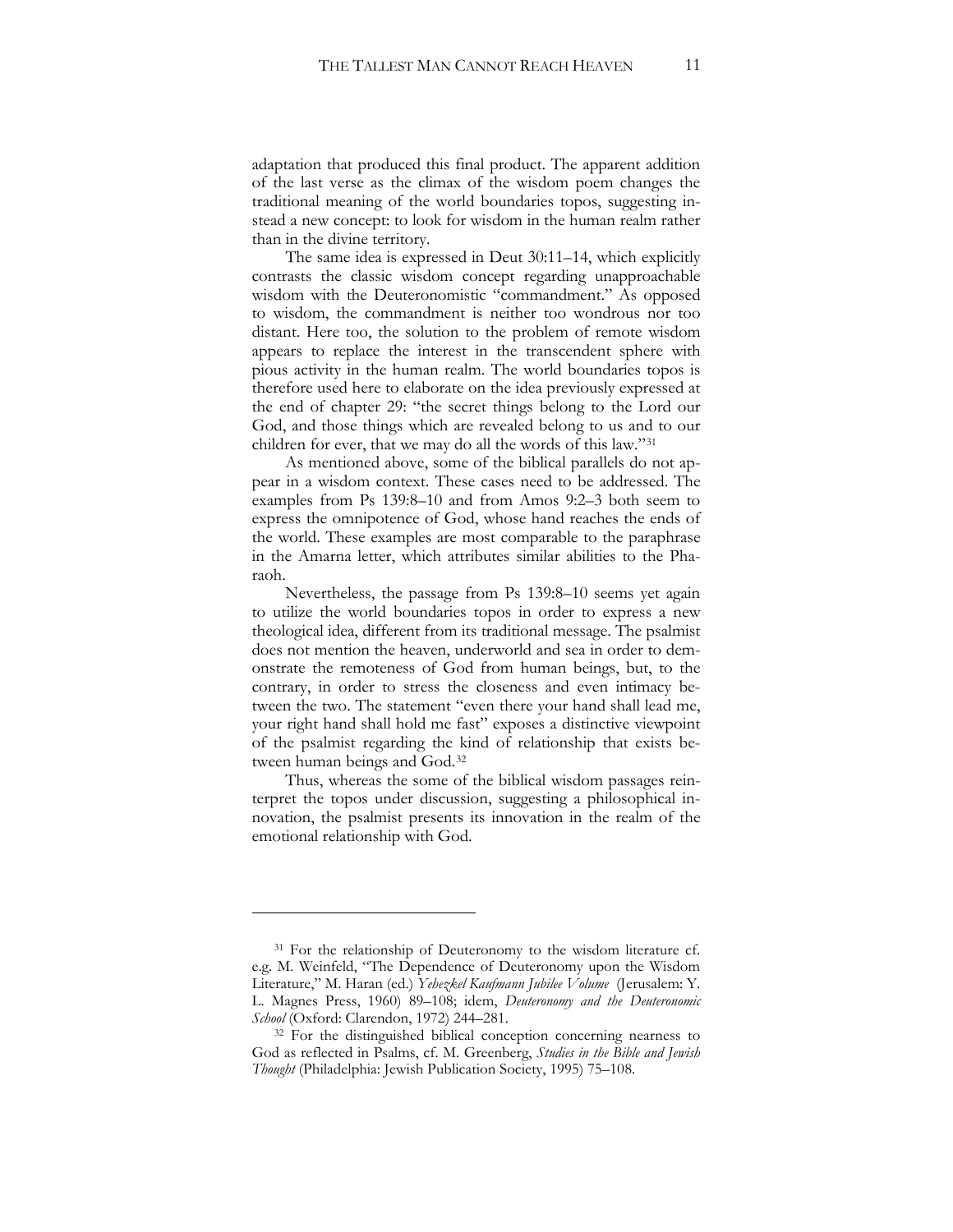#### **APOCRYPHAL EXAMPLES**

Finally, several Apocryphal occurrences of the topos under discussion point to its extraordinarily long life. Some of these occurrences appear in a wisdom context, conveying a message similar to that known to us from the classic biblical wisdom literature. Other instances appear in a new eschatological framework.

The apocryphal utilization of the world boundaries topos for traditional wisdom purposes is well represented by a passage from the prologue of the book of Sirach:

All wisdom is from the Lord God, and is with him forever… The height of Heaven, the breadth of the earth, the deep, and wisdom – who can find them out?... To whom has the root of wisdom been revealed? Or who has known her wise counsels?... There is but one who is wise, greatly to be feared, seated upon his throne – the Lord" (Sir 1:3–8).

A similar message appears in *4 Ezra*, in a dialogue between the angle and Ezra regarding the human inability to solve the problem of theodicy:

And he said to me, If I should ask you how great dwellings are in the midst of the sea, or how many springs are in the source of the deep, or how many springs are above the firmament, or which are the exits of the Sheol, or which are the outgoings of paradise, perhaps you would have said to me, I never went down into the deep, nor as yet into Sheol, neither did I ever climb up into heaven, nor have I entered Paradise" (*4 Ezra* 4:7–8).

In other apocalyptic compositions, on the other hand, the traditional notion of this topos is merged into a broader concept regarding the existence of secret knowledge revealed only to seers or to the elected righteous.[33](#page-11-0) A discussion of this later apocalyptic conception is beyond the scope of the present article.[34](#page-11-1) It is noteworthy, however, that the apocalyptic texts reinterpret the world boundaries topos, suggesting a new meaning, which is different from its biblical one. In accordance with the apocalyptic point of view, the secrets of the cosmos are said to be inaccessible only by ordinary people. The elected righteous, on the contrary, is enabled to access them via revelation.[35](#page-11-2) 

 $\ddot{\phantom{a}}$ 

<sup>33</sup> See e.g. 1 Enoch 93:11–14.

<span id="page-11-2"></span><span id="page-11-1"></span><span id="page-11-0"></span><sup>&</sup>lt;sup>34</sup> For an extensive discussion of the post biblical examples in their eschatological context see: M.E. Stone, "Lists of Revealed Things in Apocalyptic Literature," W.E. Miller et al. (eds.) *Magnalia Dei: the Mighty Acts of God. Essays on the Bible and Archaeology in Memory of G. Ernest Wright* (Garden City, NY: Doubleday, 1976) 414–452.

<sup>35</sup> See ibid.